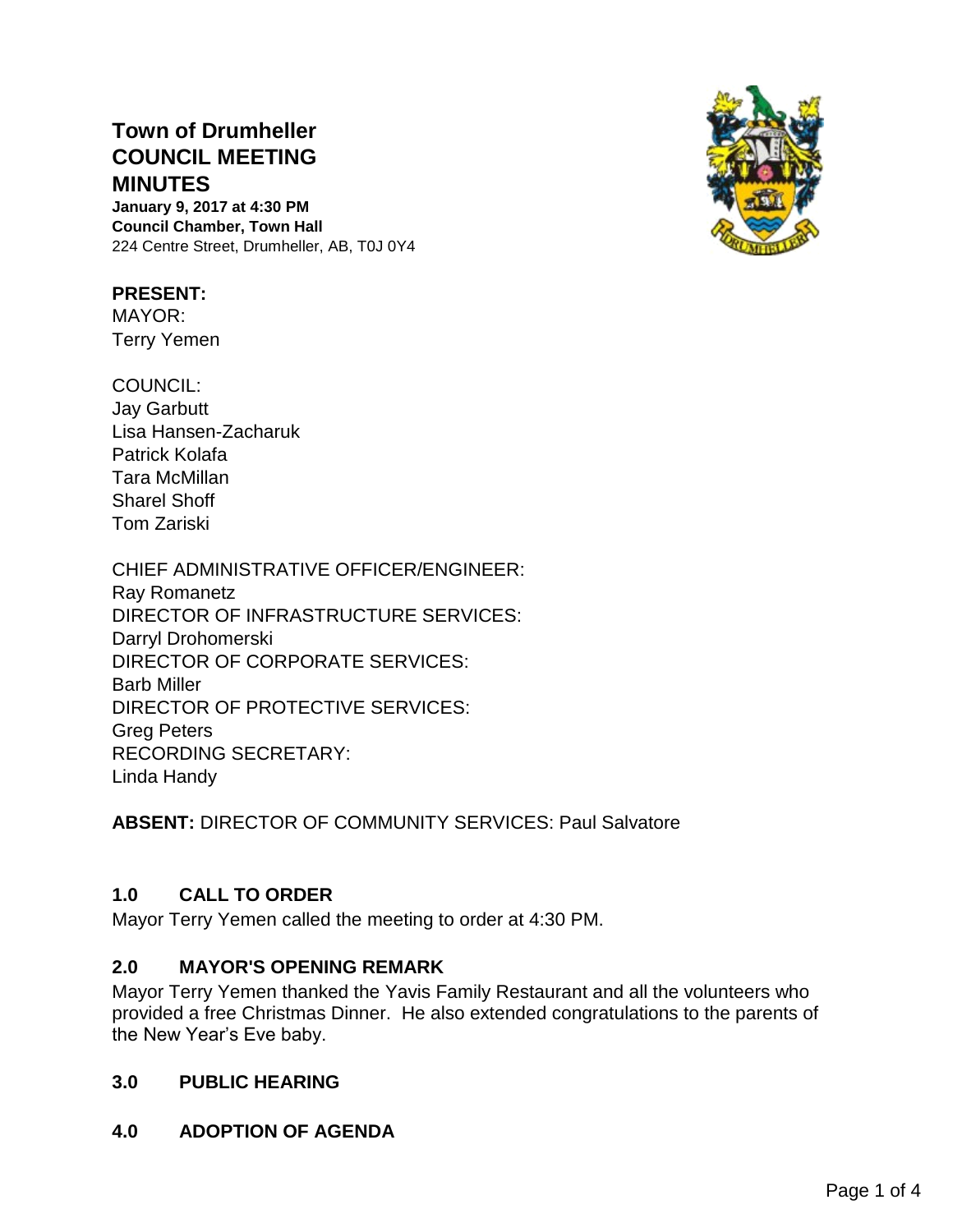**MO2017.01** Shoff, Zariski moved to adopt the agenda as presented. Carried unanimously.

### **5.0 MINUTES**

### **5.1. ADOPTION OF REGULAR COUNCIL MEETING MINUTES**

5.1.1 Regular Council Meeting Minutes of December 12, 2016 Special Council Meeting Minutes of December 19, 2016

**MO2017.02** Hansen-Zacharuk, Kolafa moved to adopt the Regular Council Meeting Minutes of December 12, 2016 and the Special Council Meeting Minutes of December 19, 2016 as presented. Carried unanimously.

### **5.2. MINUTES OF MEETING PRESENTED FOR INFORMATION**

- **5.3. BUSINESS ARISING FROM THE MINUTES**
- **6.0 DELEGATIONS**
- **7.0 COMMITTEE OF THE WHOLE RECOMMENDATIONS**
- **8.0 REQUEST FOR DECISION REPORTS**
- **8.1. CAO**

8.1.1 RFD - Drumheller Public Library Board Appointments

R. Romanetz advised that under their bylaw, the Drumheller Public Library Board is allowed 5-10 members and they wish to operate with a membership of ten. He further advised that the Drumheller Public Library Board currently has eight members and the two vacancies have been advertised. Ms Denise Lines and Dr. Sarwat Rehan have submitted their names to serve on the Library Board. The members of the Library Board have reviewed both applications and have recommended approval.

**MO2017.03** Kolafa, Hansen-Zacharuk moved that Council approve the appointment of M. Denise Lines and Dr. Sarwat Rehan for a three year term to the Drumheller Public Library Board expiring on the date of Council's 2019 Annual Organization Meeting. Carried unanimously.

8.1.2 RFD - Palliser Regional Municipal Services' Application to Alberta Community Partnership for resources to create Intermunicipal Development Plans

R. Romanetz presented PRMS' grant application to Alberta Community Partnership for resources to create Intermunicipal Development Plans. The funding request is for \$200,000 and M.D. of Acadia No. 34 is the managing partner for the application. He explained that under the Modernized Municipal Government Act, two or more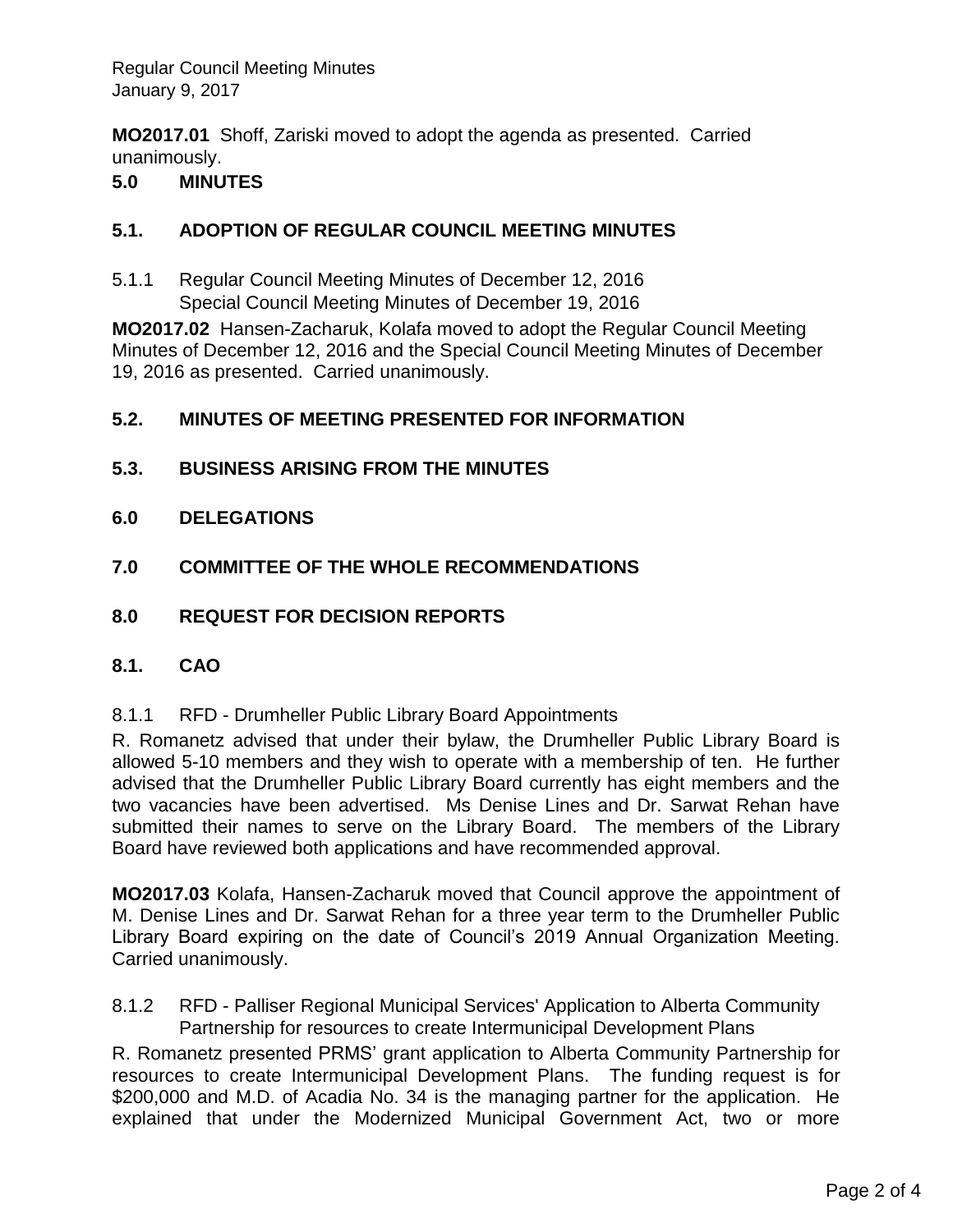Regular Council Meeting Minutes January 9, 2017

municipalities with common boundaries will be required to prepare Intermunicipal Development Plans. He further explained that Drumheller borders four municipalities and the work to create four Intermunicipal Development Plans will be significant.

**MO2017.04** Zariski, McMillan moved that Council authorizes the Town of Drumheller to participate in an application for "Resources to Create Intermunicipal Development Plans" submitted by the M.D. of Acadia no. 34 with Palliser Regional Municipal Services as Primary Contractor under the Intermunicipal Collaboration component of the Alberta Municipal Affairs Alberta Community Partnership Program; further that the Town of Drumheller, if the applicant, agrees to enter into, or as a participant, agrees to abide by the terms of a Condition Grant Agreement governing the purpose and use of the grant.

#### Discussion on Motion:

Councillor J. Garbutt questioned how the M.D. of Acadia intends to work with the Town of Drumheller on Intermunicipal Development Plans being that they are situated at the far east end of the Province. R. Romanetz explained that PRMS will take the lead on the preparation of the Intermunicipal Development Plans and Cynthia Cvik – Planning Director with PRMS has identified that the four largest municipalities are the first priority. He further advised that Ms. Cvik is aware that Drumheller is the largest member of PRMS based on population. There are currently no IMP's in place with our adjoining neighbors and it is her intent to start the process with Drumheller. In response to a question from Council, R. Romanetz advised that the cost to hire a consultant to prepare our own Intermunicipal Development Plans would be in excess of \$50,000. He further stated that PRMS intends to apply for a second year of grant funding for Phase 2 of the work which would be used to prepare Intermunicipal Collaboration Frameworks (ICF's) as mandated by the new Modernized MGA recently passed by the Provincial Government.

Vote on Motion: Carried unanimously.

# **8.2. DIRECTOR OF INFRASTRUCTURE SERVICES**

#### **8.3. DIRECTOR OF CORPORATE SERVICES**

#### 8.3.1 Tax Penalty Communication

B. Miller presented a report on property tax late payment penalty and advised that 55 accounts were credited that paid online. She further advised that letters were sent out to those impacted ratepayers advising them to keep in mind the timing delay for paying online. She further advised that staff is researching what other communities do and once completed, a report will be provided to Council. Councillor J. Garbutt stated that he is still confused about the online payment on the last day and why the same penalty would result for someone who is one day late versus someone who is willfully not paying. He requested that the bylaw on the penalty of late payment fees be reviewed by Council in the near future.